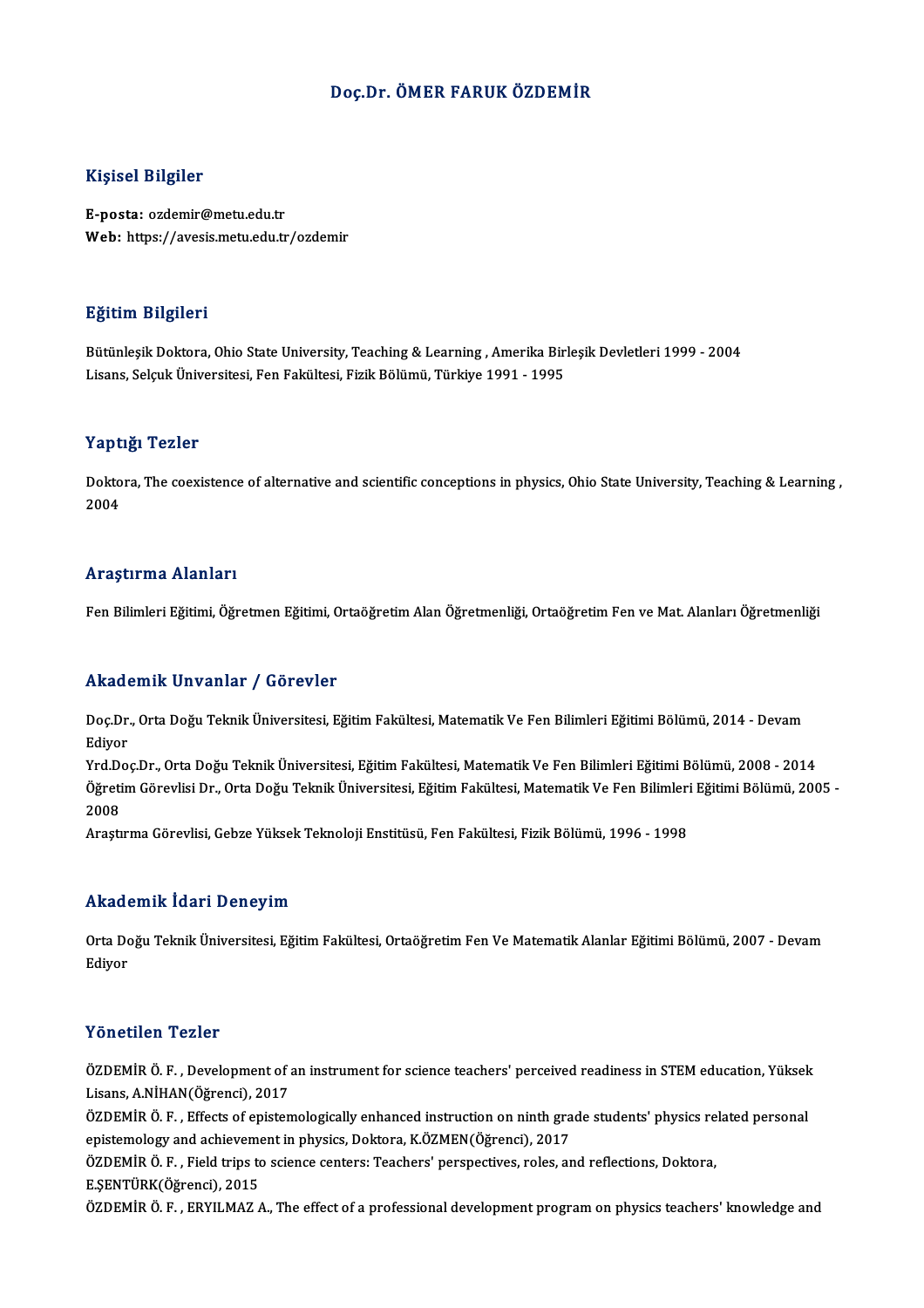their students' achievement in modern physics unit, Doktora, N.BALTA(Öğrenci), 2014 their students' achievement in modern physics unit, Doktora, N.BALTA(Öğrenci), 2014<br>ÖZDEMİR Ö. F. , Bilim merkezlerine yapılan sınıf gezileri : öğretmen bakış açıları, rolleri ve düşünceleri., Doktora, their students' achievemer<br>ÖZDEMİR Ö. F. , Bilim merl<br>E.Şentürk(Öğrenci), 2014<br>ÖZDEMİR Ö. E. , Effecta of i ÖZDEMİR Ö. F. , Bilim merkezlerine yapılan sınıf gezileri : öğretmen bakış açıları, rolleri ve düşünceleri., Doktora<br>E.Şentürk(Öğrenci), 2014<br>ÖZDEMİR Ö. F. , Effects of instructions based on cognitive bridging and cognitiv E.Şentürk(Öğrenci), 2014<br>ÖZDEMİR Ö. F. , Effects of instructions based on cognitive bridging and cognitive conflict on 9th grade students`

ÖZDEMİR Ö.F., Mode-method interaction: The effects of inquiry vs. expository and blended vs. face-to-face instruction understanding of force and motion, epistemological beliefs, and self-efficacy, Doktora, İ.YAMAN(Öğrenci), 2013<br>ÖZDEMİR Ö. F. , Mode-method interaction: The effects of inquiry vs. expository and blended vs. face-to-face ins ÖZDEMİR Ö. F. , Mode-me<br>on 9th grade students' ac<br>A.ÇETİN(Öğrenci), 2013<br>ÖZDEMİR Ö. E. Mod. vö on 9th grade students' achievement in, science process skills in and attitude<br>A.ÇETİN(Öğrenci), 2013<br>ÖZDEMİR Ö. F. , Mod - yöntem etkileşimi :, Doktora, A.Çetin(Öğrenci), 2013<br>ÖZDEMİR Ö. E. , An investisation of undersredu

A.ÇETİN(Öğrenci), 2013<br>ÖZDEMİR Ö. F. , Mod - yöntem etkileşimi :, Doktora, A.Çetin(Öğrenci), 2013<br>ÖZDEMİR Ö. F. , An investigation of undergraduate students' scientific inquiry processes in a physics laboratory,<br>Poktora, C ÖZDEMİR Ö. F. , Mod - yöntem etk<br>ÖZDEMİR Ö. F. , An investigation c<br>Doktora, C.ÜNAL(Öğrenci), 2012<br>VILDIBIM II. ÖZDEMİR Ö. E. ASS ÖZDEMİR Ö. F. , An investigation of undergraduate students' scientific inquiry processes in a physics laboratory,<br>Doktora, C.ÜNAL(Öğrenci), 2012<br>YILDIRIM U., ÖZDEMİR Ö. F. , Assessment of high school physics teachers pedag

Doktora, C.ÜNAL(Öğrenci), 2012<br>YILDIRIM U., ÖZDEMİR Ö. F. , Assessment of high school physics teachers pedagogical content knowledge related to the<br>teaching of electricity, Doktora, E.BAHÇİVAN(Öğrenci), 2012 YILDIRIM U., ÖZDEMİR Ö. F. , Assessment of high school physics teachers pedagogical content knowledge related<br>teaching of electricity, Doktora, E.BAHÇİVAN(Öğrenci), 2012<br>ÖZDEMİR Ö. F. , Method-approach interaction: The eff

teaching of electricity, Doktora, E.BAHÇİVAN(Öğrenci), 2012<br>ÖZDEMİR Ö. F. , Method-approach interaction: The effects of learning cycle vs traditional and contextu<br>contextual instruction on 11th grade students achievement i ÖZDEMİR Ö. F. , Method-ap<br>contextual instruction on 11<br>H.PEŞMAN(Öğrenci), 2012<br>ÖZDEMİR Ö. E., Väntom val

contextual instruction on 11th grade students achievement in and attitudes towards physics, Doktora,<br>H.PEŞMAN(Öğrenci), 2012<br>ÖZDEMİR Ö. F. , Yöntem-yaklaşım etkileşimi:öğrenme döngüsüne karşı geleneksel ve bağlam temelliye H.PEŞMAN(Öğrenci), 2012<br>ÖZDEMİR Ö. F. , Yöntem-yaklaşım etkileşimi:öğrenme döngüsüne karşı geleneksel ve bağlam temelliye karşı bağ<br>öğretimlerin 11. sınıf öğrencilerinin fizikteki başarı ve tutumlarına etkileri., Doktora, ÖZDEMİR Ö. F. , Yöntem-yaklaşım etkileşimi:öğrenme döngüsüne karşı geleneksel ve bağlam temelliye karşı bağlamsız<br>öğretimlerin 11. sınıf öğrencilerinin fizikteki başarı ve tutumlarına etkileri., Doktora, H.Peşman(Öğrenci),

öğret<mark>i</mark><br>ÖZDEl<br>2011 ÖZDEMİR Ö. F. , Role of thought experiments in solving conceptual physics problems, Doktora, Ş.DÖNERTAŞ(Öğrenci),<br>2011<br>ÖZDEMİR Ö. F. , ÇAKIROĞLU J., Relation of cognitive and motivational variables with students' human cir

2011<br>ÖZDEMİR Ö. F. , ÇAKIROĞLU J., Relation of cognitive and motivational variables with studen<br>achievement in traditional and learning cycle classrooms, Doktora, Ö.SADİ(Öğrenci), 2010<br>ÖZDEMİR Ö. E... The effect of science ÖZDEMİR Ö. F. , ÇAKIROĞLU J., Relation of cognitive and motivational variables with students' human circulatory system<br>achievement in traditional and learning cycle classrooms, Doktora, Ö.SADİ(Öğrenci), 2010<br>ÖZDEMİR Ö. F.

achiev<br>ÖZDEl<br>2009

# 2009<br>SCI, SSCI ve AHCI İndekslerine Giren Dergilerde Yayınlanan Makaleler

I. Conceptualisation and development of the physics related personal epistemology questionnaire (PPEQ)

Ozmen K., ÖZDEMİR Ö. F. (PPEQ)<br>Ozmen K., ÖZDEMİR Ö. F.<br>INTERNATIONAL JOURNAL OF SCIENCE EDUCATION, cilt.41, sa.9, ss.1207-1227, 2019 (SSCI İndekslerine Giren<br>Persi) Ozmen<br>INTERI<br>Dergi)<br>Modo INTERNATIONAL JOURNAL OF SCIENCE EDUCATION, cilt.41, sa.9, ss.1207-1227, 2019 (SSCI Indekslerine Giren<br>Dergi)<br>II. Mode-Method Interaction: The Role of Teaching Methods on The Effect of Instructional Modes on<br>Achievements S

Dergi)<br>II. Mode-Method Interaction: The Role of Teaching Methods on The Effect of Instructional Modes on<br>Achievements, Science Process Skills, and Attitudes Towards Physics ÇETİNA.,ÖZDEMİRÖ.F. Achievements, Science Process Skills, and Attitudes Towards Physics<br>ÇETİN A., ÖZDEMİR Ö. F.<br>EURASIA JOURNAL OF MATHEMATICS SCIENCE AND TECHNOLOGY EDUCATION, cilt.14, sa.5, ss.1815-1826, 2018<br>(SSCLIndekslerine Ciren Dergi)

ÇETİN A., ÖZDEMİR Ö. F.<br>EURASIA JOURNAL OF MATHEM<br>(SSCI İndekslerine Giren Dergi)<br>Pre-Service Physics Teacher EURASIA JOURNAL OF MATHEMATICS SCIENCE AND TECHNOLOGY EDUCATION, cilt.14, sa.5, ss.1815-18<br>(SSCI Indekslerine Giren Dergi)<br>III. Pre-service Physics Teachers' Metacognitive Knowledge about Their Instructional Practices<br>Vord

- (SSCI İndekslerine Giren Dergi)<br>Pre-service Physics Teachers' Metaco<sub>l</sub><br>Yerdelen-Damar S., ÖZDEMİR Ö. F. , Unal C.<br>FURASIA JOURNAL OF MATHEMATICS SCIE EURASIA JOURNAL OF MATHEMATICS SCIENCE AND TECHNOLOGY EDUCATION, cilt.11, sa.5, ss.1009-1026, 2015 Yerdelen-Damar S., ÖZDEMİR Ö. F., Unal C. (SSCI İndekslerine Giren Dergi)
- IV. The Nature and Role of Thought Experiments in Solving Conceptual Physics Problems The Nature and Role of Thought Experiments in Solving Conceptual Physics<br>Kosem S. D. , ÖZDEMİR Ö. F.<br>SCIENCE & EDUCATION, cilt.23, sa.4, ss.865-895, 2014 (SCI İndekslerine Giren Dergi)<br>Transfor and sonsontual shange: the s
- V. Transfer and conceptual change: the change process from the theoretical perspectives of SCIENCE & EDUCATION, cilt.23, sa.4, ss.865-895, 2014 (SCI ind<br>Transfer and conceptual change: the change process fr<br>coordination classes and phenomenological primitives<br>Ordemin Ö. E coordination classes and phenomenological primitives<br>Ozdemir Ö. F. coordination classes and phenomenological primitives<br>Ozdemir Ö. F.<br>INSTRUCTIONAL SCIENCE, cilt.41, sa.1, ss.81-103, 2013 (SSCI İndekslerine Giren Dergi)<br>Annuageb Method Intensation: The role of teaching method on the effec

VI. Approach-Method Interaction: The role of teaching method on the effect of context-based approach in physics instruction INSTRUCTIONAL SCIEN<mark>c</mark><br>Approach-Method Int<br>in physics instruction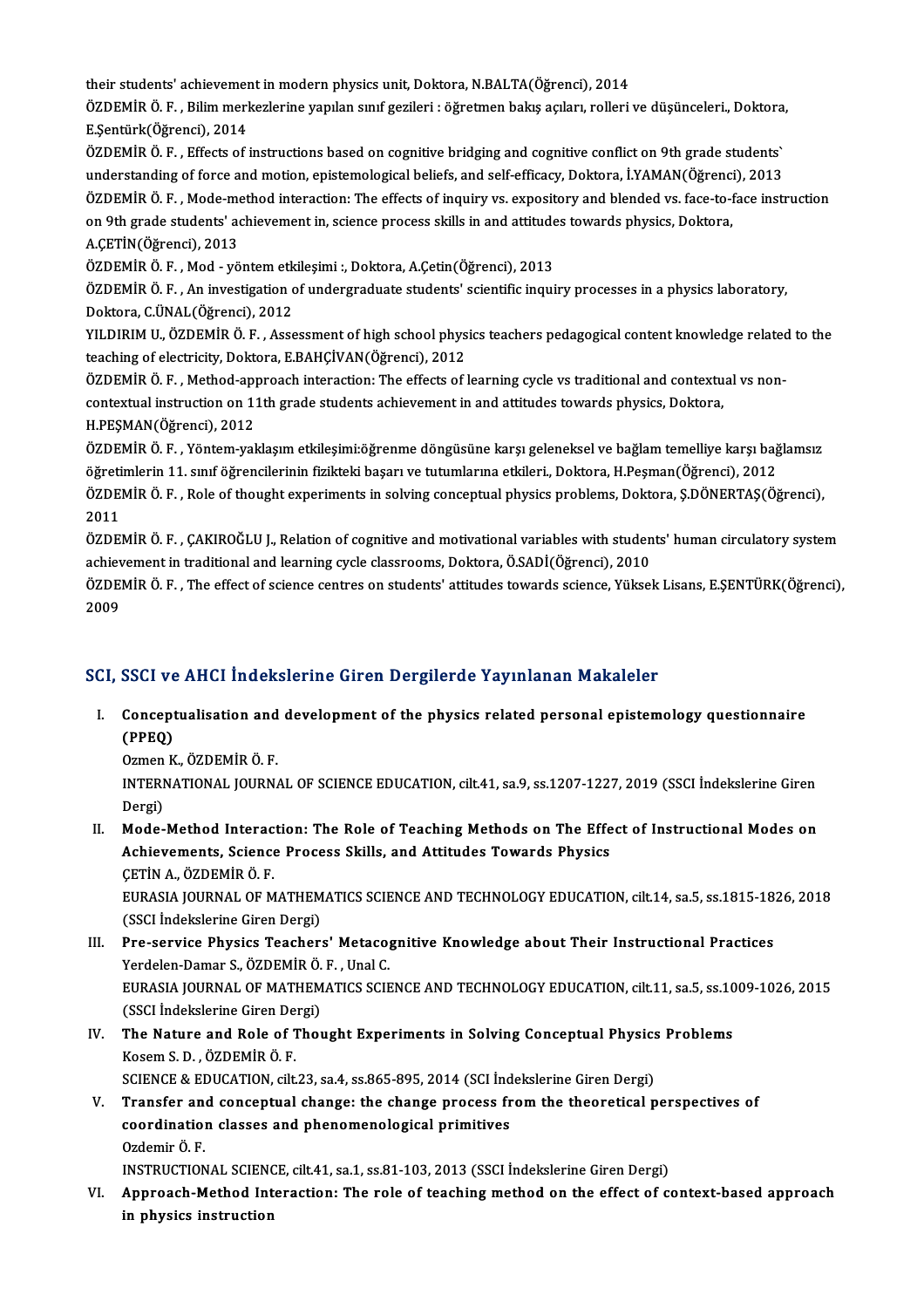PEŞMAN H., ÖZDEMİR Ö. F.

PEŞMAN H., ÖZDEMİR Ö. F.<br>INTERNATIONAL JOURNAL OF SCIENCE EDUCATION, cilt.34, sa.14, ss.2127-2145, 2012 (SSCI İndekslerine Giren PEŞMA<br>INTERI<br>Dergi)<br>Aveide INTERNATIONAL JOURNAL OF SCIENCE EDUCATION, cilt.34, sa.14, ss.2<br>Dergi)<br>VII. Avoidance from Thought Experiments: Fear of misconception<br>ÖZDEMİP Ö E

- Dergi)<br><mark>Avoidance fr</mark>e<br>ÖZDEMİR Ö. F.<br>INTERNATION
	-

Avoidance from Thought Experiments: Fear of misconception<br>ÖZDEMİR Ö. F.<br>INTERNATIONAL JOURNAL OF SCIENCE EDUCATION, cilt.31, sa.8, ss.1049-1068, 2009 (SSCI İndekslerine Giren<br>Persi) ÖZDEM<br>INTERI<br>Dergi)

## Dergi)<br>Diğer Dergilerde Yayınlanan Makaleler

- Iğer Dergilerde Yayınlanan Makaleler<br>I. HARMANLANMIŞ VE YÜZ-YÜZE ÖĞRENME ORTAMLARINDA KULLANILAN ÖĞRETİM YÖNTEMLERİNİN<br>İNTERNETE YÖNELİK TUTUMA ETKİSİ I DÖLEMÖLLƏ TAJIMAMAM MARAROM<br>HARMANLANMIŞ VE YÜZ-YÜZE ÖĞREN<br>İNTERNETE YÖNELİK TUTUMA ETKİSİ HARMANLANMIŞ VE Y<br>İNTERNETE YÖNELİK<br>ÇETİN A., ÖZDEMİR Ö. F.<br>Abant İzrat Baycal Üniya
	- CETİN A. ÖZDEMİR Ö. F.

İNTERNETE YÖNELİK TUTUMA ETKİSİ<br>ÇETİN A., ÖZDEMİR Ö. F.<br>Abant İzzet Baysal Üniversitesi Eğitim Fakültesi Dergisi, cilt.18, ss.1378-1403, 2018 (Diğer Kurumların Hakemli<br>Dergileri) Abant İzzet Baysal Üniversitesi Eğitim Fakültesi Dergisi, cilt.18, ss.1378-1403, 2018 (Diğer Kurumların Hakemli<br>Dergileri)<br>II. A Qualitative Inquiry about Students Conceptualizations of Force Concept in terms of Ontologica

- Dergileri)<br>A Qualitativ<br>Categories<br>ÖZDEMİR Ö A Qualitative<br>Categories<br>ÖZDEMİR Ö. F.<br>Journal of Turl Categories<br>ÖZDEMİR Ö. F.<br>Journal of Turkish Science Education, cilt.12, ss.29-42, 2015 (Diğer Kurumların Hakemli Dergileri)
	-

ÖZDEMİR Ö. F.<br>Journal of Turkish Science Education, cilt.12, ss.29-42, 2015 (Diğer Kurumların Hakemli Der<br>III. Using a Force Concept Inventory Test with Visually Impaired and Blind Students<br>Pülbül M.S. Carin B. Özdemir Ö. Journal of Turkish Science Educatio<br>Using a Force Concept Inventor<br>Bülbül M. Ş. , Garip B., Özdemir Ö. F.<br>Furonean Journal of Physics Educat Bülbül M. Ş. , Garip B., Özdemir Ö. F.<br>European Journal of Physics Education, cilt.6, ss.20-31, 2015 (Diğer Kurumların Hakemli Dergileri) Bülbül M. Ş. , Garip B., Özdemir Ö. F.<br>European Journal of Physics Education, cilt.6, ss.20-31, 2015 (Diğer Kurumların Hakemli Dergileri)<br>IV. A physics laboratory course designed using problem basedlearning for prospec

## European Journal of Phy<br>**A physics laboratory<br>ÜNAL C., ÖZDEMİR Ö. F.**<br>Furopean Journal of Sci A physics laboratory course designed using problem basedlearning for prospective physics to<br>ÜNAL C., ÖZDEMİR Ö. F.<br>European Journal of Science and Mathematics Education, cilt.1, ss.29-33, 2013 (Diğer Kurumların Hakemli<br>Der

ÜNAL C., Ö<br>European<br>Dergileri)<br>The Effec European Journal of Science and Mathematics Education, cilt.1, ss.29-33, 2013<br>Dergileri)<br>V. The Effect of Science Centres on Students Attitudes Towards Science<br>SENTUDE E ÖZDEMIR Ö E

Dergileri)<br>V. The Effect of Science Centres on Students Attitudes Towards Science<br>SENTÜRK E., ÖZDEMİR Ö. F.

International Journal of Science Education, Part B, cilt.4, ss.1-24, 2012 (Diğer Kurumların Hakemli Dergileri)

## Hakemli Kongre / Sempozyum Bildiri Kitaplarında Yer Alan Yayınlar

akemli Kongre / Sempozyum Bildiri Kitaplarında Yer Alan Yayınlar<br>I. Argumentation with counterintuitive physics questions: participants' views and critics<br>AYDIN SENCÜLEC Ö, BAHCİVAN E, ÖZDEMİR Ö, E, AZAR A Argumentation with counterintuitive physics question<br>AYDIN ŞENGÜLEÇ Ö., BAHÇİVAN E., ÖZDEMİR Ö. F. , AZAR A.<br>Turkich Physical Society 33rd International Physics Congress Argumentation with counterintuitive physics questions: participants' v<br>AYDIN ŞENGÜLEÇ Ö., BAHÇİVAN E., ÖZDEMİR Ö. F. , AZAR A.<br>Turkish Physical Society 33rd International Physics Congress, 6 - 10 Eylül 2017<br>The effect of e AYDIN ŞENGÜLEÇ Ö., BAHÇİVAN E., ÖZDEMİR Ö. F. , AZAR A.<br>Turkish Physical Society 33rd International Physics Congress, 6 - 10 Eylül 2017<br>II. The effect of argumentation-based laboratory implementation on participants' perce **Turkish Physical Society 33rd<br>The effect of argumentation<br>regarding argumentation<br>AVDIN SENCÜLEC Ö. BAHCÜ** AYDINŞENGÜLEÇÖ.,BAHÇİVANE.,ÖZDEMİRÖ.F. Turkish Physical Society 33rd International Physics Congress, 6 - 10 Eylül 2017 III. Fen Bilgisi Öğretmen Adaylarının Sezgiye Ters Fizik Problemleri ve Bilimsel Tartışma Turkish Physical Society 33rd International Physics Congress, 6 - 10 Eylül 2017<br>Fen Bilgisi Öğretmen Adaylarının Sezgiye Ters Fizik Problemleri ve Bilim<br>(Argümantasyon) Kavramlarına İlişkin Metaforik Algılarının İncelenmes Fen Bilgisi Öğretmen Adaylarının Sezgiye Ters Fiz<br>(Argümantasyon) Kavramlarına İlişkin Metaforik<br>ÇETİN A., AYDIN ŞENGÜLEÇ Ö., ÖZDEMİR Ö. F. , AZAR A.<br>2. Ulucel Fizik Fğitim Kongresi, Ankara Türkiye, 14., 16. (Argümantasyon) Kavramlarına İlişkin Metaforik Algılarını<br>ÇETİN A., AYDIN ŞENGÜLEÇ Ö., ÖZDEMİR Ö. F. , AZAR A.<br>3. Ulusal Fizik Eğitim Kongresi, Ankara, Türkiye, 14 - 16 Eylül 2017<br>Argumantatıon With Countanintiviye, Physic CETİN A., AYDIN ŞENGÜLEÇ Ö., ÖZDEMİR Ö. F. , AZAR A.<br>3. Ulusal Fizik Eğitim Kongresi, Ankara, Türkiye, 14 - 16 Eylül 2017<br>IV. Argumentatıon Wıth Counterintuitive Physics Questions:Participants' Views And Critics 3. Ulusal Fizik Eğitim Kongresi, Ankara, Türkiye, 14 - 16 Eylül<br><mark>Argumentatıon Wıth Counterintuitive Physics Questio</mark><br>AYDIN ŞENGÜLEÇ Ö., BAHÇİVAN E., ÖZDEMİR Ö. F. , AZAR A.<br>Turkish Physisal Sosisty 22rd International Phys AYDIN ŞENGÜLEÇ Ö., BAHÇİVAN E., ÖZDEMİR Ö. F. , AZAR A.<br>Turkish Physical Society 33rd International Physics Congress, Muğla, Türkiye, 06 Eylül 2017 - 10 Eylül 2917, ss.472 AYDIN ȘENGÜLEÇ Ö., BAHÇİVAN E., ÖZDEMİR Ö. F. , AZAR A.<br>Turkish Physical Society 33rd International Physics Congress, Muğla, Türkiye, 06 Eylül 2017 - 10 Eylü<br>V. Arqumantation with counterintutitive physics questions:Partic Turkish Physical Society 33rd International Physics Congress<br>Arqumantation with counterintutitive physics questio<br>AYDIN ŞENGÜLEÇ Ö., BAHÇİVAN E., ÖZDEMİR Ö. F. , AZAR A.<br>Türk Firik Derneği 32. uluşlararası fizik kongresi, Arqumantation with counterintutitive physics questions:Participa<br>AYDIN ŞENGÜLEÇ Ö., BAHÇİVAN E., ÖZDEMİR Ö. F. , AZAR A.<br>Türk Fizik Derneği 33. uluslararası fizik kongresi, 6 - 10 Eylül 2017, ss.472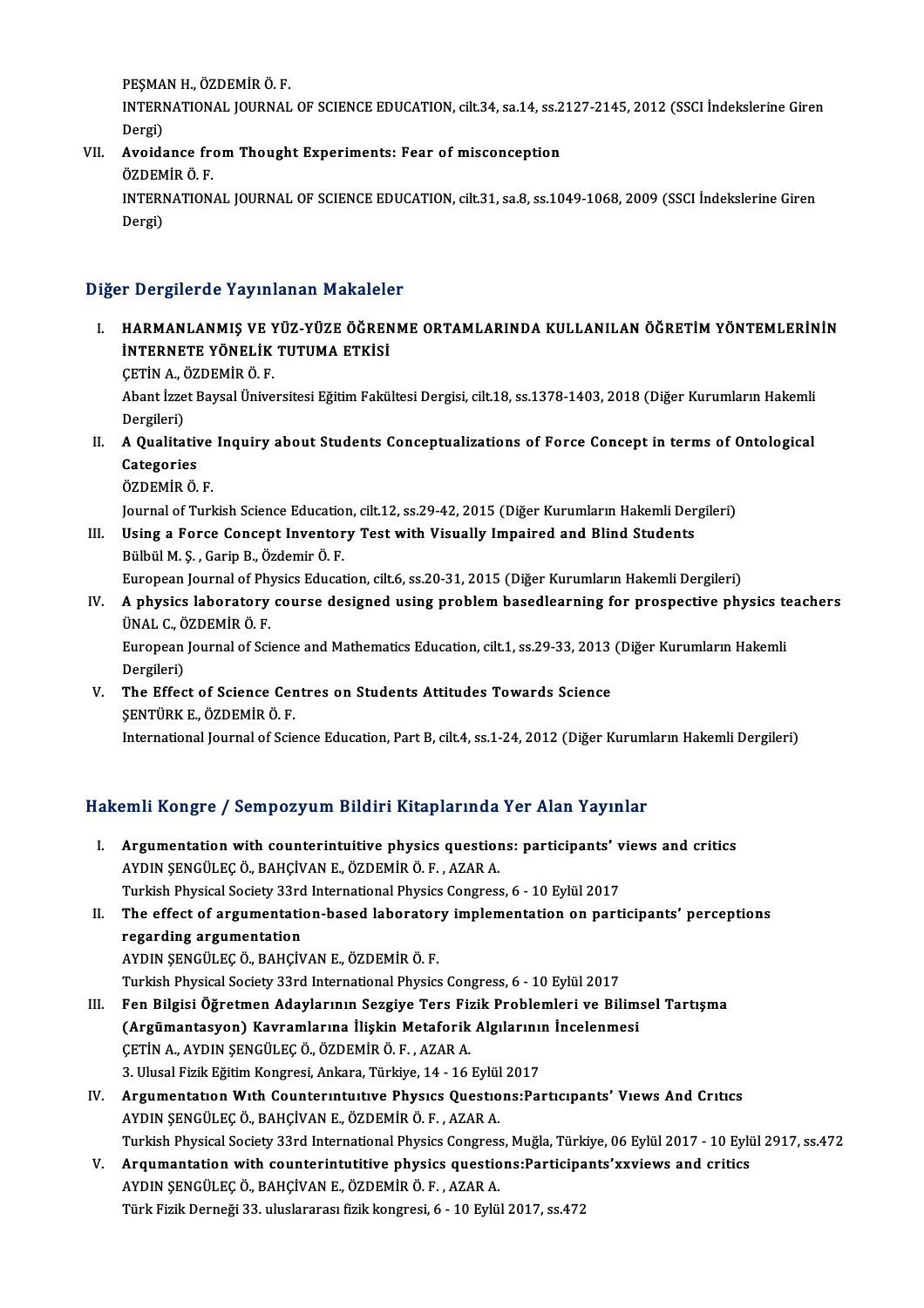| VI.    | The Effect Of Argumentation-Based Laboratory Implementation On Participants' Perceptions                          |
|--------|-------------------------------------------------------------------------------------------------------------------|
|        | <b>Regarding Argumentation</b>                                                                                    |
|        | AYDIN ŞENGÜLEÇ Ö., BAHÇİVAN E., ÖZDEMİR Ö. F.                                                                     |
|        | Turkish Physical Society 33rd Physics Congress, Muğla, Türkiye, 6 - 10 Eylül 2017, ss.483                         |
| VII.   | Lise Öğrencilerinin Yedi Coğrafik Bölgeye Göre Kavram Yanılgıları Dağılımı Ve Öğrencilerin Kavram                 |
|        | Yanılgıları Arasındaki İlişki Analizi                                                                             |
|        | ERYILMAZ A., ÖZDEMİR Ö. F., YILDIRIM U., Eraslan F., Eryurt K., GARİP B., DEMİRTAŞ D.                             |
|        | 12. ULUSAL FEN BİLİMLERİ VE MATEMATİK EĞİTİMİ KONGRESİ, Türkiye, 28 - 30 Eylül 2016                               |
| VIII.  | Türkiye'xxde Lise Öğrencilerinin Fizik Konularındaki Kavram Yanılgılarının Coğrafik Bölgelere Göre                |
|        | Haritalanması                                                                                                     |
|        | ERYILMAZ A., ÖZDEMİR Ö. F., YILDIRIM U., Eraslan F., Eryurt K., GARİP B., DEMİRTAŞ D.                             |
|        | 12. ULUSAL FEN BİLİMLERİVEMATEMATİK EĞİTİMİ KONGRESİ, Türkiye, 28 - 30 Eylül 2016                                 |
| IX.    | Lise Öğrencilerinin Kuvvet Ve Hareket Konusundaki Kavram Yanılgıları Ve Kinematik Grafiklerini                    |
|        | Anlama Konusunda Yaşadığı Zorluklar                                                                               |
|        | ERYILMAZ A., ÖZDEMİR Ö. F., YILDIRIM U., Eraslan F., Kübra E., GARİP B., DEMİRTAŞ D.                              |
|        | 12. ULUSAL FEN BİLİMLERİ VE MATEMATİK EĞİTİMİ KONGRESİ, Türkiye, 28 - 30 Eylül 2016                               |
| Χ.     | Lise Öğrencilerinin Basit Elektrik Devreleri Ve Geometrik Optik Konusundaki Kavram Yanılgıları                    |
|        | ERYILMAZ A., ÖZDEMİR Ö. F., YILDIRIM U., eraslan F., Eryurt K., GARİP B., DEMİRTAŞ D.                             |
|        | 12. ULUSAL FEN BİLİMLERİ VE MATEMATİK EĞİTİMİ KONGRESİ, Türkiye, 28 - 30 Eylül 2016                               |
| XI.    | Türkiye'de Lise Öğrencilerinin Fizik Konularındaki Kavram Yanılgılarının Coğrafik Bölgelere Göre<br>Haritalanması |
|        | ERYILMAZ A., ÖZDEMİR Ö. F., YILDIRIM U., ALPTEKİN F., ÖZMEN K., DEMİRTAŞ D., Garip B.                             |
|        | 12. Ulusal Fen Bilimleri ve Matematik Eğitimi Kongresi, 28 Eylül 2016, ss.280                                     |
| XII.   | Lise Öğrencilerinin Kuvvet ve Hareket Konusundaki Kavram Yanılgıları Ve Kinematik Grafiklerini                    |
|        | Anlama Konusunda Yaşadığı Zorluklar                                                                               |
|        | ERYILMAZ A., ÖZDEMİR Ö. F., YILDIRIM U., ERASLAN F., ÖZMEN K., DEMİRTAŞ D., GARİP B.                              |
|        | 12. Ulusal Fen Bilimleri ve Matematik Eğitimi Kongresi, 28 Eylül 2016                                             |
| XIII.  | Lise Öğrencilerinin Basit Elektrik Devreleri Ve Geometrik Optik Konusundaki Kavram Yanılgıları                    |
|        | ERYILMAZ A., ÖZDEMİR Ö. F., YILDIRIM U., ERASLAN F., ERYURT K., DEMİRTAŞ D., Garip B.                             |
|        | 12. Ulusal Fen Bilimleri ve Matematik Eğitimi Kongresi, 28 Eylül 2016                                             |
| XIV.   | Lise Öğrencilerinin Yedi Coğrafik Bölgeye Göre Kavram Yanılgıları Dağılımı ve Öğrencilerin Kavram                 |
|        | Yanılgıları Arasındaki İlişki Analizi                                                                             |
|        | ERYILMAZ A., ÖZDEMİR Ö. F., YILDIRIM U., ERASLAN F., ERYURT K., DEMİRTAŞ D., Garip B.                             |
|        | 12. Ulusal Fen Bilimleri ve Matematik Eğitimi Kongresi, 28 Eylül 2016, ss.282                                     |
| XV.    | The effect of teaching method on the effect of contextual approach A factorial design                             |
|        | PEŞMAN H., ÖZDEMİR Ö. F.                                                                                          |
|        | 2010 National Summer Conference - Integrating Science and Mathematics Education Research into Teaching, 20 -      |
|        | 23 Haziran 2010                                                                                                   |
| XVI.   | The Nature Of Thought Experiments Used By Students In Different Levels During Problem Solving In                  |
|        | Physics<br>KÖSEM Ş, ÖZDEMİR Ö F.                                                                                  |
|        | The World Conference on Physics Education, 01 Temmuz 2012 - 06 Eylül 2009                                         |
| XVII.  | Preservice physics teachers knowledge about and use of students pre instructional thinking                        |
|        | YILDIRIM U, ÖZDEMİR Ö. F.                                                                                         |
|        | European Science Education Research Association, 31 Ağustos - 04 Eylül 2009                                       |
| XVIII. | Approaching to transfer from the perspective of actor oriented model                                              |
|        | YERDELEN DAMAR S., ÖZDEMİR Ö. F.                                                                                  |
|        | European Science Education Research Association, 31 Ağustos - 04 Eylül 2009                                       |
| XIX.   | What is the north star of the teacher s curriculum or national exams                                              |
|        | ÜNAL C., PEŞMAN H., ÖZDEMİR Ö. F.                                                                                 |
|        | European Science Education Research Association, 31 Ağustos - 04 Eylül 2009                                       |
|        |                                                                                                                   |